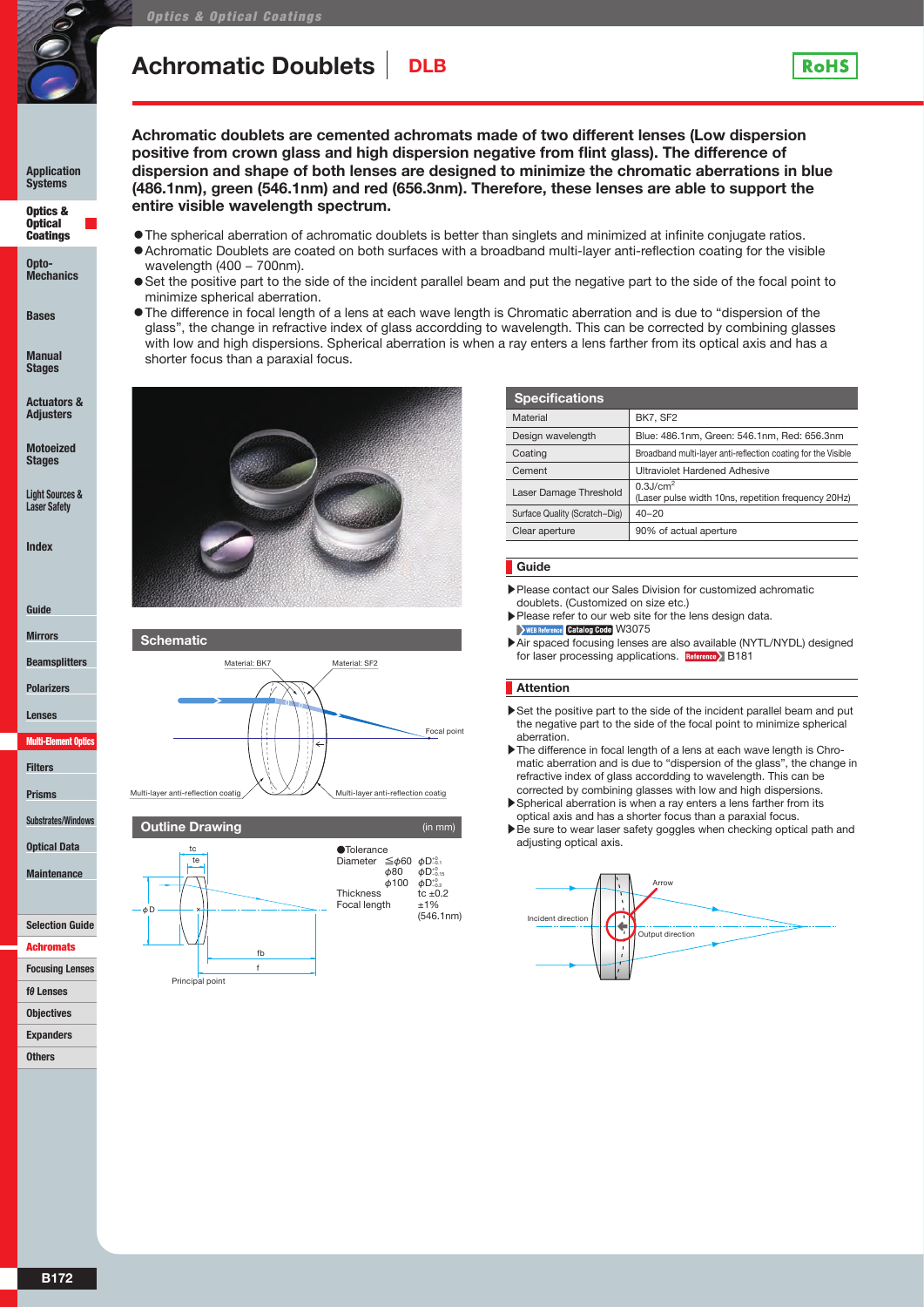

| $\phi$ 10 - $\phi$ 25 |                      |              |                       |                         |                   |               |                                            |
|-----------------------|----------------------|--------------|-----------------------|-------------------------|-------------------|---------------|--------------------------------------------|
|                       | <b>Diameter</b>      | Focal length | <b>Edge Thickness</b> | <b>Center Thickness</b> | Back focal length | Centration    |                                            |
| Part Number           | φD<br>[mm]           | f<br>[mm]    | te<br>[mm]            | tc<br>[mm]              | fb<br>[mm]        | $[^{\prime}]$ | <b>Application</b><br><b>Systems</b>       |
| <b>DLB-10-20PM</b>    | $\phi$ 10            | 20.0         | 5.1                   | 6.7                     | 16.6              | $<$ 1         |                                            |
| <b>DLB-10-25PM</b>    | $\phi$ 10            | 25.0         | 4.9                   | 6.1                     | 22.1              | $<$ 1         | Optics &                                   |
| <b>DLB-10-30PM</b>    | $\phi$ 10            | 30.1         | 4.7                   | 5.7                     | 27.4              | $<$ 1         | <b>Optical</b><br><b>Coatings</b>          |
| <b>DLB-10-40PM</b>    | $\phi$ 10            | 40.0         | 4.6                   | 5.3                     | 37.5              | $<$ 1         |                                            |
| <b>DLB-10-50PM</b>    | $\phi$ 10            | 50.0         | 4.4                   | 5.0                     | 47.5              | $<$ 1         | Opto-                                      |
| <b>DLB-10-60PM</b>    | $\phi$ 10            | 60.1         | 4.4                   | 4.9                     | 57.6              | $<$ 1         | <b>Mechanics</b>                           |
| <b>DLB-10-70PM</b>    | $\phi$ 10            | 69.9         | 4.3                   | 4.7                     | 67.3              | $<$ 1         |                                            |
| <b>DLB-10-80PM</b>    | $\phi$ 10            | 80.1         | 4.2                   | 4.6                     | 77.8              | $<$ 1         | <b>Bases</b>                               |
| <b>DLB-10-100PM</b>   | $\phi$ 10            | 100.5        | 4.2                   | 4.5                     | 98.1              | $<$ 1         |                                            |
| DLB-12.7-25PM         | $\phi$ 12.7          | 25.1         | 5.3                   | 7.3                     | 21.5              | $<$ 1         | <b>Manual</b>                              |
| DLB-12.7-30PM         | $\phi$ 12.7          | 30.0         | 5.2                   | 6.8                     | 26.7              | $<$ 1         | <b>Stages</b>                              |
| DLB-12.7-40PM         | $\phi$ 12.7          | 40.1         | 4.9                   | 6.1                     | 36.9              | $<$ 1         |                                            |
| DLB-12.7-50PM         | $\phi$ 12.7          | 50.1         | 4.7                   | 5.7                     | 47.3              | $<$ 1         | <b>Actuators &amp;</b><br><b>Adjusters</b> |
| DLB-12.7-60PM         | $\phi$ 12.7          | 60.0         | 4.6                   | 5.4                     | 57.3              | $<$ 1         |                                            |
| <b>DLB-12.7-70PM</b>  | $\phi$ 12.7          | 69.9         | 4.5                   | 5.2                     | 67.5              | $<$ 1         | <b>Motoeized</b>                           |
| <b>DLB-12.7-80PM</b>  | $\phi$ 12.7          | 79.9         | 4.5                   | 5.1                     | 77.4              | $<$ 1         | <b>Stages</b>                              |
| DLB-12.7-100PM        | $\phi$ 12.7          | 100.1        | 4.3                   | 4.8                     | 97.9              | $<$ 1         |                                            |
| <b>DLB-15-25PM</b>    | $\phi$ 15            | 25.2         | 6.0                   | 8.8                     | 20.7              | $<$ 1         | <b>Light Sources &amp;</b>                 |
| <b>DLB-15-30PM</b>    | $\phi$ 15            | 30.1         | 5.7                   | 8.0                     | 26.0              | $<$ 1         | <b>Laser Safety</b>                        |
| <b>DLB-15-40PM</b>    | $\phi$ 15            | 40.1         | 5.2                   | 6.9                     | 36.5              | $<$ 1         |                                            |
| <b>DLB-15-50PM</b>    | $\phi$ 15            | 50.1         | 5.0                   | 6.3                     | 47.1              | $<$ 1         | <b>Index</b>                               |
| <b>DLB-15-60PM</b>    | $\phi$ 15            | 59.9         | 4.8                   | 5.9                     | 57.0              | $<$ 1         |                                            |
| <b>DLB-15-70PM</b>    | $\phi$ 15            | 70.2         | 4.8                   | 5.7                     | 67.4              | $<$ 1         |                                            |
| <b>DLB-15-80PM</b>    | $\phi$ 15            | 79.9         | 4.7                   | 5.5                     | 77.1              | $<$ 1         | Guide                                      |
| <b>DLB-15-100PM</b>   | $\phi$ 15            | 100.0        | 4.5                   | 5.2                     | 97.3              | $<$ 1         |                                            |
| <b>DLB-20-30PM</b>    | $\phi$ 20            | 30.6         | 6.8                   | 10.9                    | 24.9              | $<$ 1         | <b>Mirrors</b>                             |
| <b>DLB-20-40PM</b>    | $\phi$ 20            | 40.1         | 6.2                   | 9.2                     | 35.3              | $<$ 1         | <b>Beamsplitters</b>                       |
| <b>DLB-20-50PM</b>    | $\phi$ 20            | 50.2         | 5.7                   | 8.1                     | 46.0              | $<$ 1         |                                            |
| <b>DLB-20-60PM</b>    | $\phi$ <sub>20</sub> | 60.2         | 5.4                   | 7.4                     | 56.6              | <1            | <b>Polarizers</b>                          |
| <b>DLB-20-70PM</b>    | $\phi$ 20            | 70.1         | 5.2                   | 6.9                     | 66.7              | $<$ 1         | <b>Lenses</b>                              |
| <b>DLB-20-80PM</b>    | $\phi$ 20            | 79.9         | 5.1                   | 6.6                     | 76.6              | $<$ 1         |                                            |
| <b>DLB-20-100PM</b>   | $\phi$ 20            | 99.5         | 4.9                   | 6.1                     | 96.4              | $<$ 1         | <b>Multi-Element Optics</b>                |
| <b>DLB-20-120PM</b>   | $\phi$ 20            | 120.3        | 4.7                   | 5.7                     | 117.3             | $<$ 1         | <b>Filters</b>                             |
| <b>DLB-20-150PM</b>   | $\phi$ <sub>20</sub> | 149.8        | 4.6                   | 5.4                     | 147.0             | $<$ 1         |                                            |
| <b>DLB-20-170PM</b>   | $\phi$ 20            | 170.0        | 4.6                   | 5.3                     | 167.2             | $<$ 1         | <b>Prisms</b>                              |
| <b>DLB-20-200PM</b>   | 620                  | 200.1        | 4.5                   | 5.1                     | 197.3             | <1            | <b>Substrates/Windows</b>                  |
| <b>DLB-20-220PM</b>   | $\phi$ 20            | 220.0        | 4.5                   | 5.0                     | 216.9             | $<$ 3         |                                            |
| <b>DLB-20-250PM</b>   | $\phi$ 20            | 250.0        | 4.4                   | 4.9                     | 247.0             | $<$ 3         | <b>Optical Data</b>                        |
| <b>DLB-20-300PM</b>   | $\phi$ 20            | 300.0        | 4.3                   | 4.7                     | 297.1             | $<$ 3         | <b>Maintenance</b>                         |
| <b>DLB-25-40PM</b>    | $\phi$ 25            | 40.9         | 7.7                   | 12.5                    | 34.2              | $<$ 1         |                                            |
| <b>DLB-25-50PM</b>    | ф25                  | 50.1         | 7.1                   | 10.9                    | 44.9              | $<$ 1         |                                            |
| <b>DLB-25-60PM</b>    | $\phi$ 25            | 60.1         | 6.7                   | 9.8                     | 55.2              | $<$ 1         | <b>Selection Guide</b>                     |
| <b>DLB-25-70PM</b>    | $\phi$ 25            | 69.9         | 6.3                   | 9.0                     | 65.3              | $<$ 1         | <b>Achromats</b>                           |
| <b>DLB-25-80PM</b>    | $\phi$ 25            | 80.0         | 6.2                   | 8.5                     | 75.9              | $<$ 1         |                                            |
| <b>DLB-25-100PM</b>   | $\phi$ 25            | 100.2        | 5.9                   | 7.7                     | 96.5              | $<$ 1         | <b>Focusing Lenses</b>                     |
| <b>DLB-25-120PM</b>   | $\phi$ 25            | 119.8        | 5.6                   | 7.2                     | 116.2             | $<$ 1         | $f\theta$ Lenses                           |
| <b>DLB-25-150PM</b>   | $\phi$ 25            | 149.6        | 5.5                   | 6.7                     | 146.2             | <1            | <b>Objectives</b>                          |
| <b>DLB-25-170PM</b>   | $\phi$ 25            | 170.4        | 5.3                   | 6.4                     | 167.1             | <1            |                                            |
| <b>DLB-25-200PM</b>   | $\phi$ 25            | 200.1        | 5.2                   | 6.1                     | 197.0             | <1            | <b>Expanders</b>                           |
| <b>DLB-25-220PM</b>   | $\phi$ 25            | 222.0        | 5.2                   | 6.0                     | 218.9             | <1            | <b>Others</b>                              |
| <b>DLB-25-250PM</b>   | $\phi$ 25            | 250.8        | 5.1                   | 5.8                     | 247.7             | <1            |                                            |
| <b>DLB-25-300PM</b>   | $\phi$ 25            | 300.0        | 5.0                   | 5.6                     | 296.6             | $<$ 3         |                                            |

#### **Compatible Optic Mounts**

LHF-10S, -15S, -20S, -25S / LHA-25

t Optics